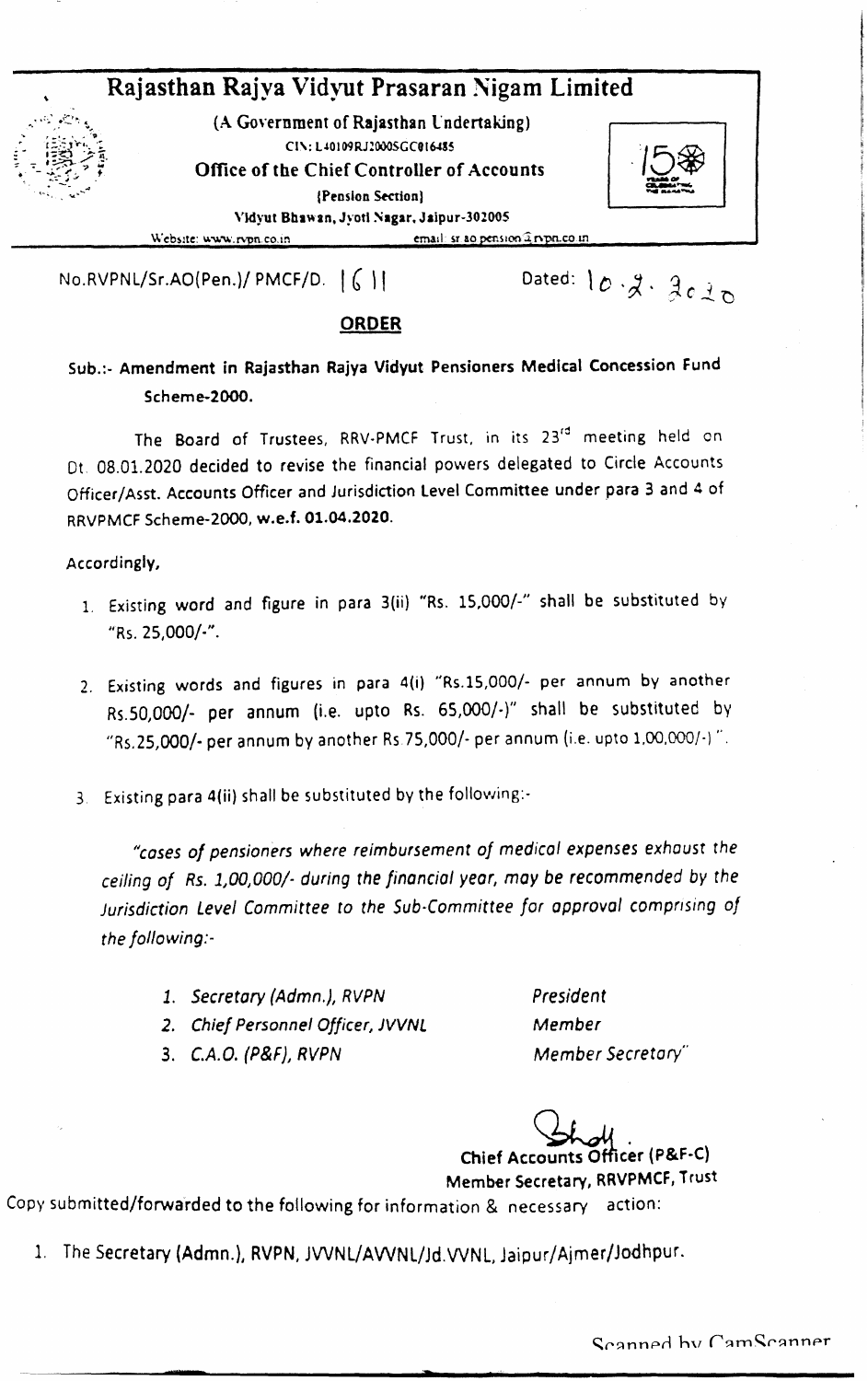- 2. The Chief COA, RVPN, Jaipur.
- 3. The Chief Engineer/ Zonal Chief Engineer *JOy.* Chief Engineer ---- RVPN,JWNL,AWNL,Jd.WNL, RVUNL \_
- 4. The Regional CAO, RVPNL, Jalpur, Jodhpur, Ajmer.
- 5. The CPO/JDP/DDP, RVPN/JVVNL/AVVNL/Jd.VVNL/RVUNL,
- 4. The Regional CAO, RVPNL, Jaipur, Jodhpur, Ajmer.<br>5. The CPO/JDP/DDP, RVPN/JVVNL/AVVNL/Jd.VVNL/RVUNL, \_\_\_\_\_\_\_\_\_\_\_\_\_\_\_\_\_\_\_\_\_\_\_\_\_<br>6. The Accounts Officer ( ), RVPN/JVVNL/AVVNL/Jd.VVNL/RVUNL, 5. The CPO/JDP/DDP, RVPN/JVVNL/AVVNL/Jd.VVNL/RVUNL, \_\_\_\_\_\_\_\_\_\_\_\_\_\_\_\_\_\_\_\_\_\_\_\_\_<br>6. The Accounts Officer ( ), RVPN/JVVNL/AVVNL/Jd.VVNL/RVUNL, \_\_\_\_\_\_\_\_\_\_\_\_\_\_\_\_\_\_\_\_<br>7. The Data Centre, RVPN, 101, Vidhyut
- 

nts Officer (Pension) RVPNl, Jaipur.



i.

### **JODHPUR VIDYUT VITRAN NIGAM LTD.**

Corporate Identity Number (CIN) - U40109RJ2000SGC016483 Regd. Office: New Power House, Jodhpur-342003 Phone No: 0291-2742232 : Fax No: 0291-5106031 E-mail: caobrju@gmail.com Web site: energy.rajasthan.gov.in/jdvvnl

No. F.l ( )/Jd.VVNl /Ju. /CCOA/AO (Control) /S.Estt. /D.:~ *4r-* Dt. *<sup>J</sup> <sup>J</sup> iY/?-o* 1-()

Copy submitted/forwarded to the following for information and circulation in various offices under their jurisdiction and control:-

- 1. The Secretary (Admn.), JOVVNL. Jodhpur.
- 2. The Company Secretary, JdVVNL, Jodhpur.
- 3. The Chief Engineer $($ ,  $)$ , JdVVNL, ... ... ... ...
- 4. The Addl Chief Engineer (), JdVVNL, ... ... ... ...
- 5. The Chief Accounts Officer ( ), JdVVNL, ...........
- 6. The Addl. Superintendent of Police (Vig.), JdVVNL, Jodhpur.
- 7. The Dy. Superintendent of Police (Vig.), JdVVNL, Jodhpur/Jalore/Bikaner.
- 8. The Superintending Engineer ( ), JdVVNL, ......
- 9. The Superintending Engineer (IT), Jodhpur Discom, Jodhpur for uploading the order on Jodhpur Discom's site.
- 10. The TA to Managing Director, JdVVNL, Jodhpur/Jaipur.
- 11. The Joint Director Personnel, JdVVNL, Jodhpur.
- 12. The Sr. Accounts Officer / Accounts Officer ( ), JdVVNL,.......
- 13. The Public Relation Officer, JdVVNL, Jodhpur.
- 14. The Dy. Director ( ), JdVVNL,...
- 15. The Executive Engineer ( ), JdVVNL, ... ... ... ...
- 16. The Personnel Officer ( ), JdVVNL, ... ... ...
- 17. The *TAlPA* to Director (Technical/Finance), JdVVNL, Jodhpur.

**6 كيليمبر**<br>(Dr. S.K.Goyal)

Chief Controller of Accounts Jodhpur Discom, Jodhpur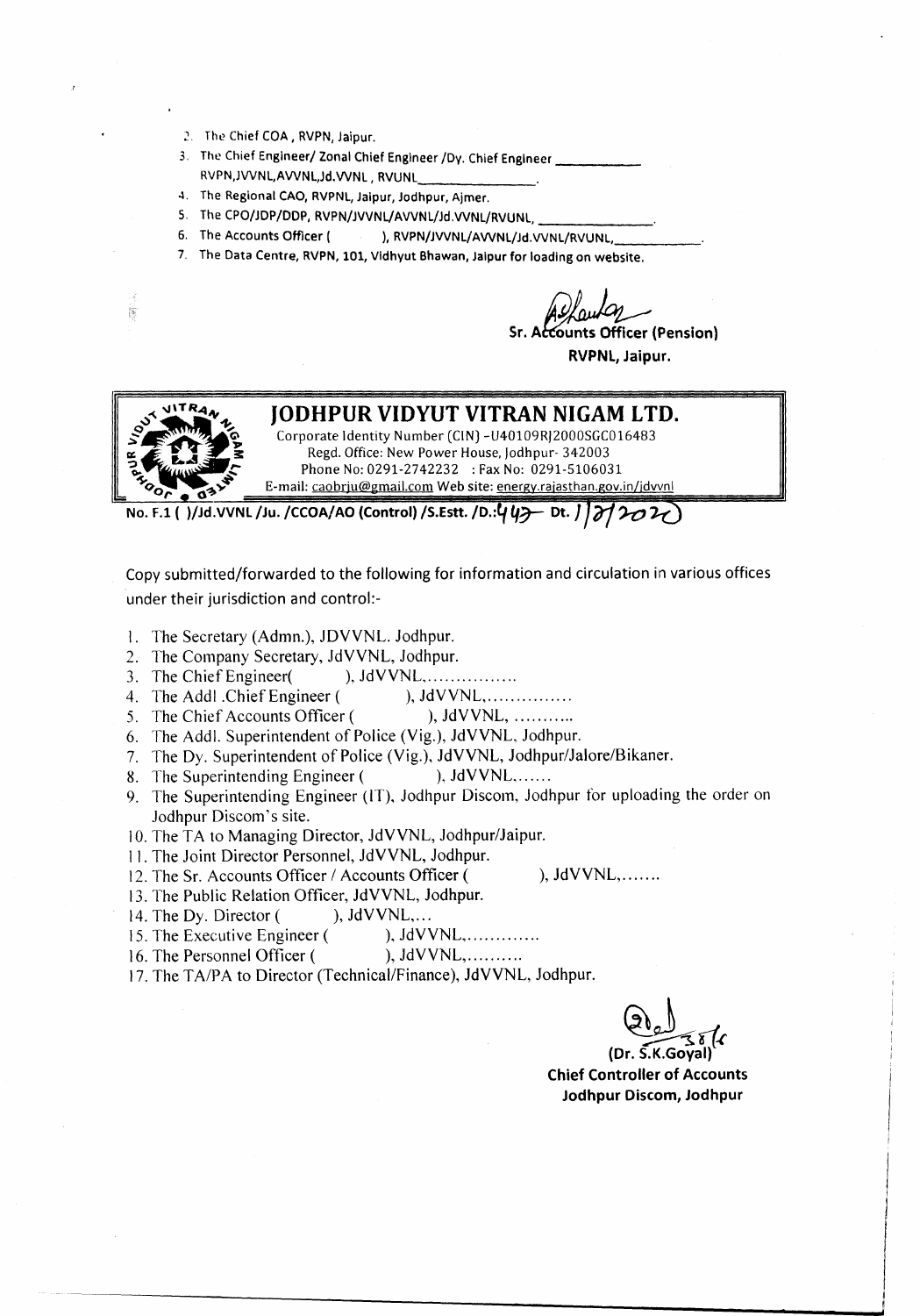# Rajasthan Rajya Vidyut Prasaran Nigam Limited

(A Government of Rajasthan Undertaking) CIN: L40109RJ2000SGC016485 **Office of the Chief Controller of Accounts** (Pension Section) Vidynt Bhawan, Jyoti Nagar, Jaipur-302005 Website: www.rvpn.co.in email: sr.ao.pension@rvpn.co.i



Dated: 10  $3.9020$ 

No.RVPNL/Sr.AO(Pen.)/ PMCF/D. T 6 11

## ORDER

Sub.:- Amendment in Rajasthan Rajya Vidyut Pensioners Medical Concession Fund **Scheme-2000.** 

The Board of Trustees, RRV-PMCF Trust, in its 23<sup>rd</sup> meeting held on Dt. 08.01.2020 decided to revise the financial powers delegated to Circle Accounts. Officer/Asst: Accounts Officer and Jurisdiction Level Committee under para 3 and 4 of RRVPMCF Scheme-2000, w.e.f. 01.04.2020.

#### Accordingly,

- 1. Existing word and figure in para 3(ii) "Rs. 15,000/-" shall be substituted by "Rs. 25,000/-".
- 2. Existing words and figures in para 4(i) "Rs.15,000/- per annum by another Rs.50,000/- per annum (i.e. upto Rs. 65,000/-)" shall be substituted by "Rs.25,000/- per annum by another Rs.75,000/- per annum (i.e. upto 1,00,000/-)"
- 3. Existing para 4(ii) shall be substituted by the following:-

"cases of pensioners where reimbursement of medical expenses exhaust the celling of Rs. 1,00,000/- during the financial year, may be recommended by the Jurisdiction Level Committee to the Sub-Committee for approval comprising of the following:-

1. Secretary (Admn.), RVPN

2. Chief Personnel Officer, JVVNL

President Member Member Secretary"

3. C.A.O. (P&F), RVPN

ficer (P&F-C) **Chief Accounts** Member Secretary, RRVPMCF, Trust

Copy submitted/forwarded to the following for information & necessary action;

1. The Secretary (Admn.), RVPN, JVVNL/AVVNL/Jd. VVNL, Jaipur/Ajmer/Jodhpur.